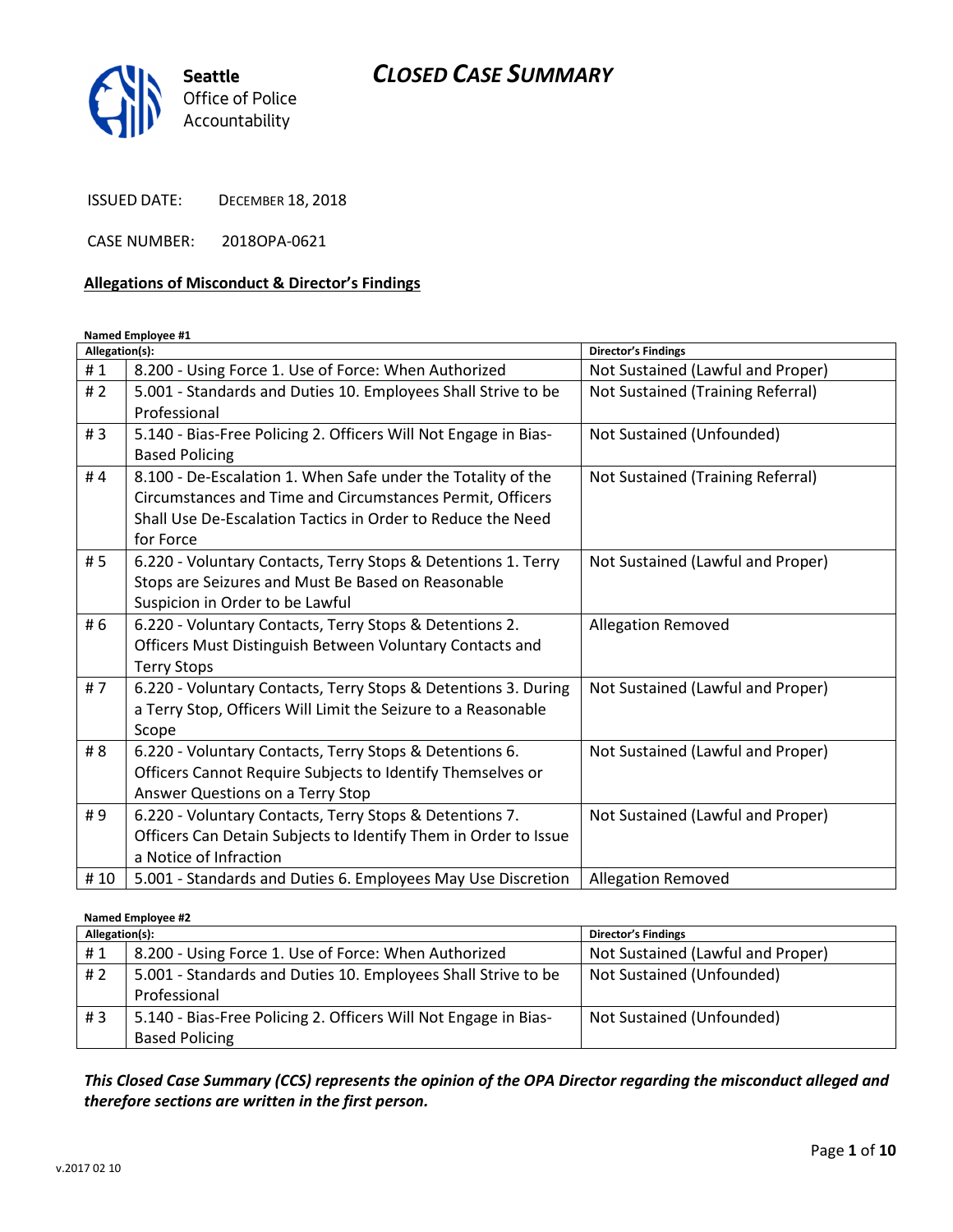Seattle Office of Police Accountability

# CLOSE CASE SUMMARY

OPA CASE NUMBER: 2018OPA-0621

#### EXECUTIVE SUMMARY:

It was alleged that the Named Employees violated a number of Department policies when they detained, arrested, and used force on the Complainant.

### ADMINISTRATIVE NOTE:

OPA initially recommend that both Allegation #2, which concerns professionalism, and Allegation #4, which concerns de-escalation, be Sustained against Named Employee #1 (NE#1). At the discipline meeting in this matter, the chain of command disagreed with both of these findings. After a robust conversation, OPA agreed to reverse its Sustained finding on the de-escalation allegation and to change it to a Training Referral. OPA did so because the gravamen of the conduct that concerned OPA was NE#1's language and approach towards the Subject, which OPA believed unnecessarily escalated this incident. Given that the conduct was fully captured by the professionalism allegation, OPA found that dual Sustained finding were duplicative and unnecessary.

A Loudermill hearing was then held during which NE#1 articulated his disagreement with OPA's remaining recommended Sustained finding. While NE#1 stated that he would ultimately accept the Chief's final determination, whatever it may be, he further explained his behavior during this incident and why he approached the Subject in the manner that he did. NE#1 stated that, when he first contacted the Subject from his vehicle, the Subject continued to walk away from him, using an expletive. NE#1 stated that he did not decide to stop the Subject solely due to the jaywalking, Indeed, he noted that the contact began because NE#1 was flagged down by a security guard who indicated that the Subject had threatened him and called him racial slurs. NE#1 did not believe that he was unprofessional towards the Subject, but was simply reacting to a hostile and non-cooperative individual in the best way that he knew how. He indicated that he was not threatening to fight the Subject, but was simply trying to explain that he did not want to do so, but would if the Subject acted violently. NE#1 explained that, from both his professional and personal experience, he believed that the Subject was exhibiting pre-fight indicators – most notably, when the Subject squatted down and stretched his arms out. While he was open to feedback concerning his actions, NE#1 expressed confusion as to what he could or should have done differently in this case. This was especially his belief given the direction that he had received from his chain of command to enforce criminal conduct in his sector. This direction was, in turn, derived from input by community and business leaders.

OPA found NE#1's presentation to be compelling. As a result, OPA sought out another meeting with NE#1 to further understand his perspective and to also explain OPA's reasoning behind its decision. This meeting, in which OPA again found NE#1 to be honest and open, was productive and further informed OPA's decision that a Sustained finding for the professionalism allegation was no longer warranted. Instead, OPA amends its finding in this regard and issues NE#1 a Training Referral.

In making this decision, OPA does not minimize the fact that this incident would have looked extremely problematic to an observer. Indeed, that was what motivated the Complainants to initiate this case. OPA further recognizes the impact that jaywalking stops have historically had on people of color and how they can be abused and used as a pretext to investigate other suspected criminal activity. However, based on OPA's full investigation, that is not what happened here. NE#1 tried to handle the situation that he faced in the best possible manner and consistent with policy. While I noted some areas in which he could have handled this situation better, I ultimately do not find that he committed any misconduct.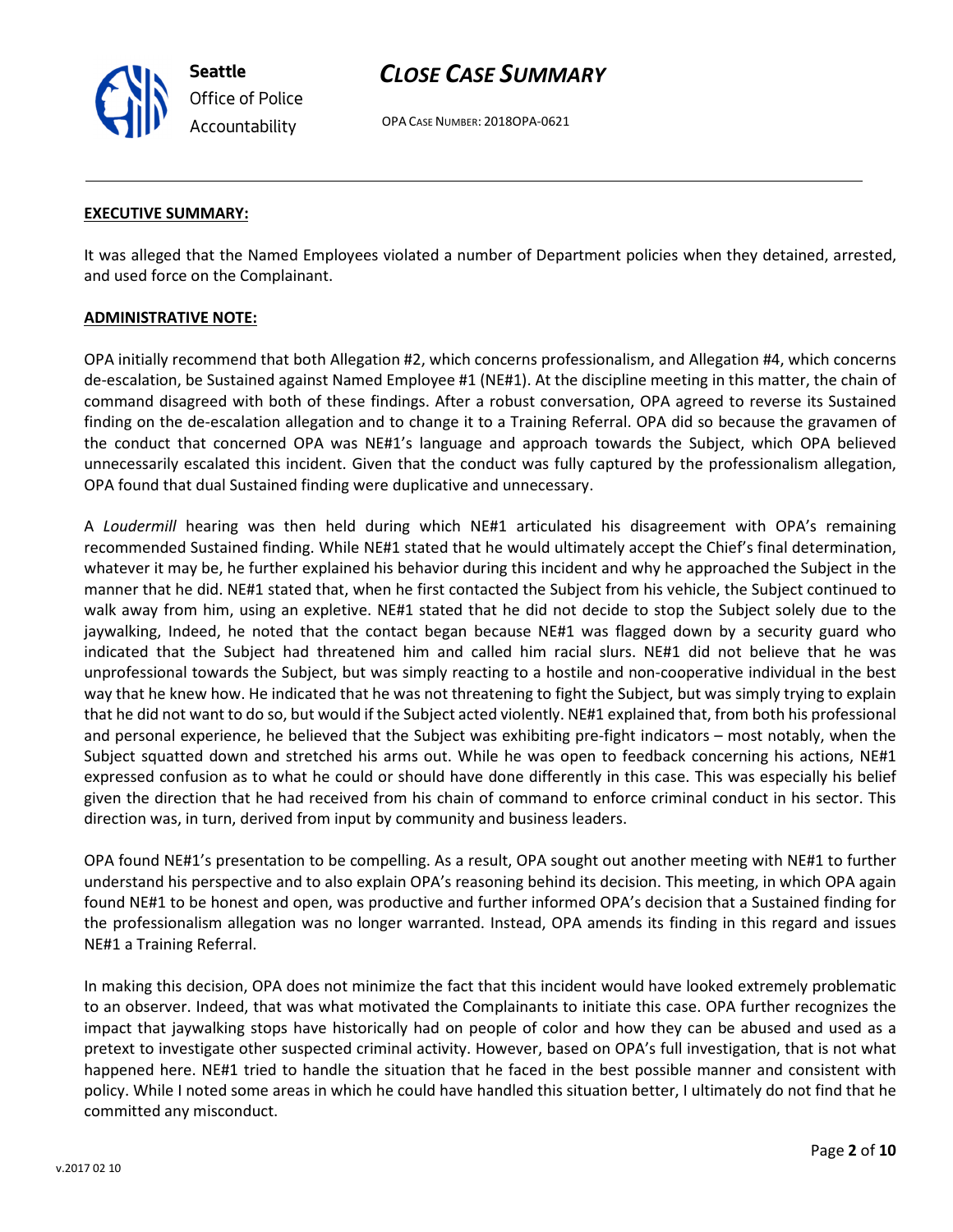OPA CASE NUMBER: 2018OPA-0621

#### STATEMENT OF FACTS:

Seattle

Office of Police Accountability

The Named Employees were working together when NE#1 was flagged down by a building security guard. The security guard informed NE#1 of a person who was allegedly trespassing in a building alcove. The security guard pointed to that person, who was later identified as the Subject. At that time, the Subject walked across the street without using a crosswalk. He did so directly in front of the NE#1's patrol vehicle.

NE#1 got out of his patrol vehicle and walked towards the Subject. At this point, the audio of NE#1's BWV began recording. NE#1 began speaking to the Subject while he followed him. At one point, the Subject squatted down and bounced on his heels. NE#1 stated to him: "What you stretching for?" When the Subject responded by saying "what," NE#1 again said: "What you stretching for." NE#1 then twice told the Subject to sit all the way on the ground. The Subject did not do so, got up, and began to again walk away. The Subject told NE#1 that he did not do anything wrong. NE#1 stated the following: "You did nothing wrong? You just jaywalked bro…what you talking about you did nothing wrong huh? Why you walking away from me? What you talking about, I just saw you jaywalk across the street, you don't want to stop." The Subject told NE#1 that he was "walking," and continued to walk away from him. NE#1, who was closing the distance, stated: "we can walk together…cause I'm not really interested in fighting you right now, I will though, but I'd rather not." NE#1 then asked the Subject for identification and, at that time, got close enough to make physical contact with him.

NE#1 took hold of the Subject's body and the Subject quickly turned on him. NE#1 reported that the Subject attempted to strike him, but that he was largely able to avoid the strike. At around that same time, Named Employee #2 (NE#2) arrived at their location and assisted NE#1 in controlling the Subject. NE#2 also corroborated that the Subject attempted to strike NE#1. While Body Worn Video (BWV) captured the interaction between the Subject and officers and the force used, due to the close quarters, the video is, at times, of limited value. It does appear to show the Subject swing his left hand at NE#1 when he initially turns to face him. This movement appears consistent with the strike described by NE#1 and NE#2. The Named Employees used force to control the Subject's body and to prevent him from further resisting. As the Subject continued to struggle against them, NE#1 and NE#2 took the Subject down to the pavement. They held the Subject's arms and placed their bodyweight on him. They were able to subdue the Subject and placed him into handcuffs. The Named Employees did not report using any strikes or kicks on the Subject. These assertions are supported by the BWV.

A Sergeant came to the scene to screen the arrest and the force. NE#1 spoke with the Sergeant and told him what occurred. NE#1 told the Sergeant that, when he initially told the Subject to stop, the Subject said: "F you." NE#1 described that the Subject: "rolls up his sleeves, does the whole stretch thing like he's going to fight me, [and] keeps walking." NE#1 stated that, when NE#2 began to come towards them, the Subject "picked up his pants like he was going to fight." The Sergeant tried to interview the Subject but the Subject was largely uncooperative at that time.

The day after the incident, NE#1 responded to the scene to obtain a recorded interview from the security guard. The security guard confirmed that the Subject had been trespassing and stated that, when he tried to rouse the Subject, the security guard was subjected to insults and racial slurs.

The Named Employees' decision to arrest the Subject and the force that they used were reviewed and approved by their chain of command.

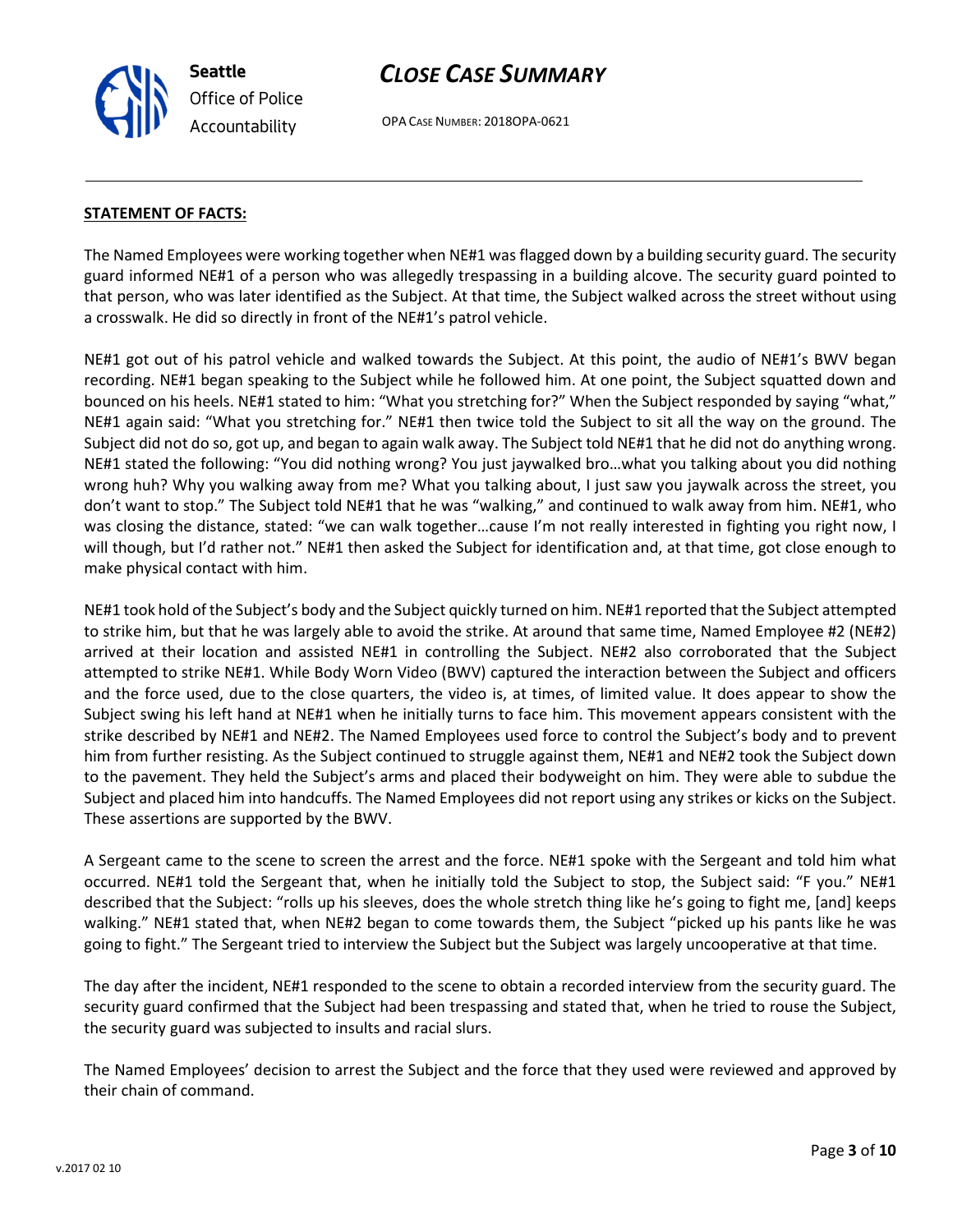



OPA CASE NUMBER: 2018OPA-0621

This complaint was initiated by two community members who learned of the Subject's arrest, detention, and the force used against him. While neither Complainant was present during the incident, both recounted viewing the Body Worn Video (BWV) of what occurred. The Complainants expressed their belief that the Named Employees, and particularly NE#1, acted inappropriately towards the Subject. One of the Complainants stated that this incident was an example of over policing. She further asserted her belief that the Subject was subjected to excessive force and that NE#1 improperly escalated this incident. The other Complainant contended that this was a case of "unnecessary" and "excessive" force, and that the Subject was subjected to "economic and racial profiling." This Complainant further alleged that NE#1 failed to identify himself as a police officer, was confrontational with the Subject, and improperly escalated the incident.

After OPA received the complaint, this investigation ensued. OPA interviewed both of the Complainants. OPA also interviewed NE#1 and NE#2. OPA attempted to contact and interview the Subject, including through both his attorney and the Complainants; however, the Subject never responded to OPA and OPA was unable to interview him. OPA's investigation also included reviewing: the reports relating to this case, including the General Offense Report and the force reports and reviews; and Department video, including BWV.

### ANALYSIS AND CONCLUSIONS:

#### Named Employee #1 - Allegations #1 8.200 - Using Force 1. Use of Force: When Authorized

It was alleged that NE#1 subjected the Subject to excessive force when he grabbed on to him and then pulled him to the ground, which caused the Subject to suffer injuries.

SPD Policy 8.200(1) requires that force used by officers be reasonable, necessary and proportional. Whether force is reasonable depends "on the totality of the circumstances" known to the officers at the time of the force and must be balanced against "the rights of the subject, in light of the circumstances surrounding the event." (SPD Policy 8.200(1).) The policy lists a number of factors that should be weighed when evaluating reasonableness. (See id.) Force is necessary where "no reasonably effective alternative appears to exist, and only then to the degree which is reasonable to effect a lawful purpose." (Id.) Lastly, the force used must be proportional to the threat posed to the officer. (Id.)

As discussed below, I find that NE#1 failed to properly de-escalate prior to using force. However, I analyze the force separately from the failure to de-escalate. As such, even if the force was made more likely, at least in part, by NE#1's actions and decision-making, that does not necessarily mean that the force, itself, was outside of policy.

Based on my review of the record, I find it unquestionable that there was reasonable suspicion to detain the Subject at the time of the incident and, in fact, probable cause to arrest him for, at the very least, jaywalking. Whether such an arrest should have been effectuated is not the point here and is discussed below in the context of the other allegations. However, NE#1 had the legal authority to effectuate the Subject's arrest and with that authority came the right to use force if needed to do so.

NE#1 used two separate instances of force. First, he used force to grab the Subject's person and then to hold the Subject in place. Second, he used force to pull the Subject to the ground and to hold him there until handcuffs could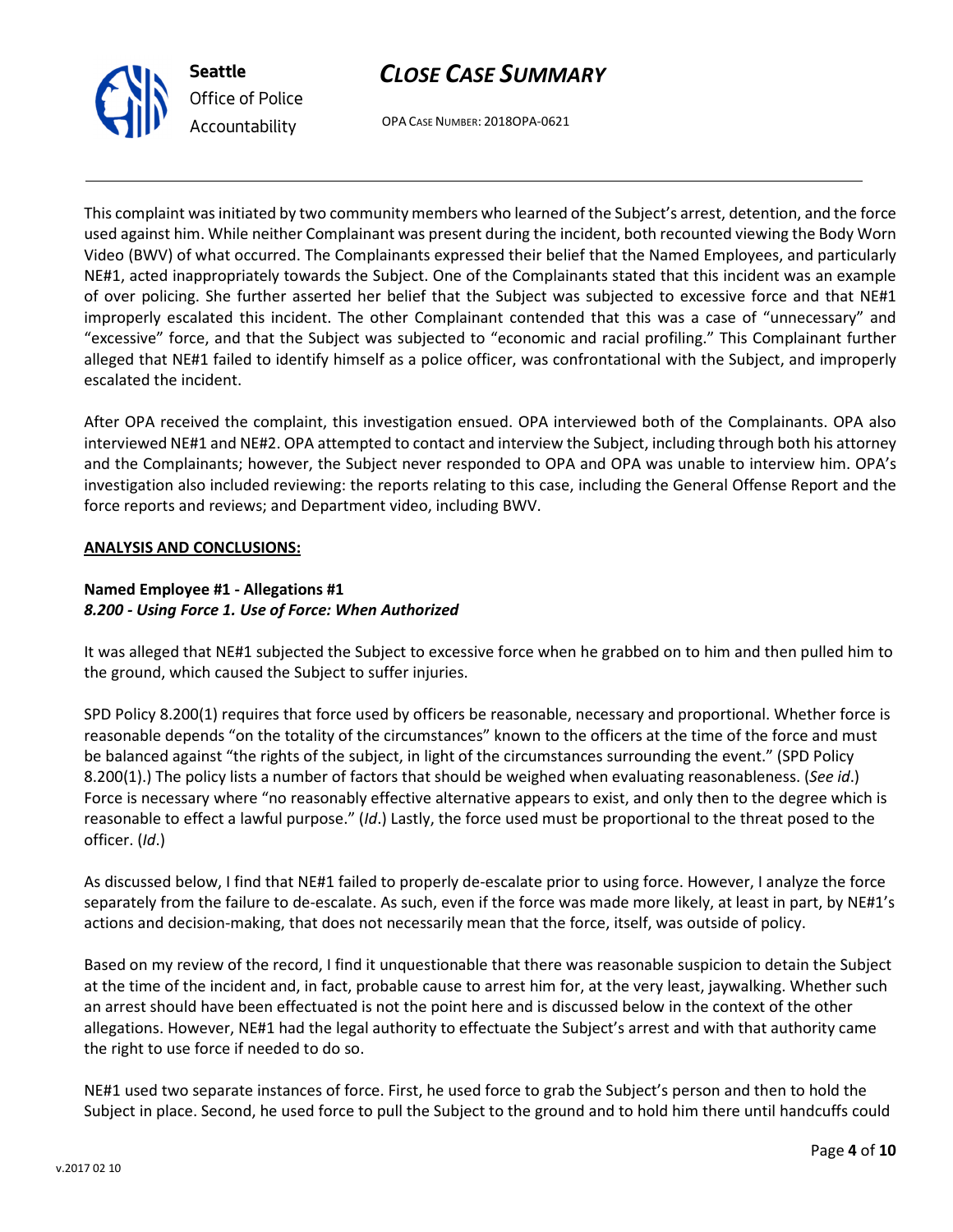



OPA CASE NUMBER: 2018OPA-0621

be applied. I find that his force was reasonable to control the Subject, who was resisting and attempting to pull away based on OPA's review of the video, as well as to place the Subject on the ground, which was a position of advantage for the officers, and to handcuff him to prevent escape and/or further resistance. Moreover, the force was necessary to effectuate NE#1's lawful goal of placing the Subject under arrest and it appears that NE#1 did not see any reasonable alternative to using that force. Lastly, the force appeared to be proportional to the threat facing NE#1. As discussed above, it appeared that the Subject did try to strike NE#1. As such, NE#1 was warranted in using force, and even an intermediate level of force, to prevent an assault. NE#1 only used control holds and a takedown and did not use any strikes or kicks. Further, once the Subject was on the ground, NE#1 modulated his force.

For the above reasons, I find that the force used by NE#1 during this incident was consistent with policy. As such, I recommend that this allegation be Not Sustained – Lawful and Proper.

### Recommended Finding: Not Sustained (Lawful and Proper)

#### Named Employee #1 - Allegation #2 5.001 - Standards and Duties 10. Employees Shall Strive to be Professional

It was alleged that NE#1's conduct and statements during this incident were unprofessional.

SPD Policy 5.001-POL-9 requires that SPD employees "strive to be professional at all times." The policy further instructs that "employees may not engage in behavior that undermines public trust in the Department, the officer, or other officers." (SPD Policy 5.001-POL-9.) The policy further states the following: "Any time employees represent the Department or identify themselves as police officers or Department employees, they will not use profanity directed as an insult or any language that is derogatory, contemptuous, or disrespectful toward any person." (Id.) Lastly, the policy instructs Department employees to "avoid unnecessary escalation of events even if those events do not end in reportable uses of force." (Id.)

As discussed above, OPA initially determined that NE#1's conduct violated this policy. OPA's conclusion was primarily supported by its belief that NE#1 made comments that escalated the situation and that he failed to use LEED during this interaction. However, based on the Loudermill hearing and a supplemental meeting with NE#1, OPA now believes that NE#1 did not act contrary to this policy.

In reaching this conclusion, OPA believes that NE#1 could have done a better job making it clear at the inception of the contact why he was trying to stop the Subject and could have limited some of the back and forth that they exchanged. This may have defused the interaction somewhat. Based on OPA's conversations with NE#1, OPA believes that he understands these concerns and takes them seriously.

For these reasons, I recommend that NE#1 receive a Training Referral.

• Training Referral: As discussed above, OPA met with NE#1 to discuss OPA's concerns during this incident. As part of that conversation, OPA raised several ways in which it believed that NE#1 could have handled this situation better, which NE#1 accepted and considered. Based on this interaction, OPA does not believe that any further training or counseling is needed unless NE#1's chain of command deems it appropriate. Any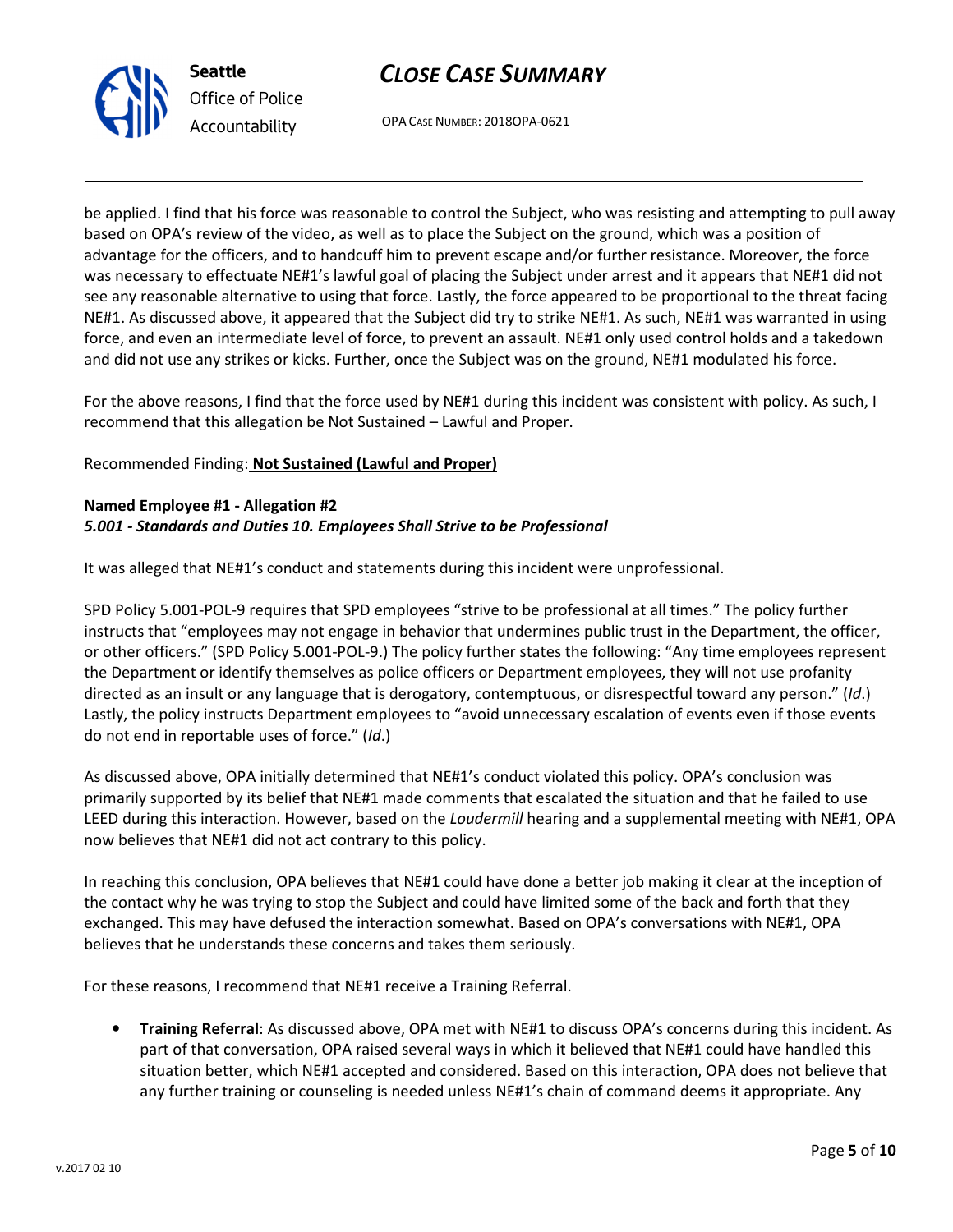

Seattle Office of Police Accountability

# CLOSE CASE SUMMARY

OPA CASE NUMBER: 2018OPA-0621

additional training or counseling that is conducted should be documented and this documentation should be maintained in an appropriate database.

Recommended Finding: Not Sustained (Training Referral)

## Named Employee #1 - Allegation #3 5.140 - Bias-Free Policing 2. Officers Will Not Engage in Bias-Based Policing

It was further alleged that NE#1 took law enforcement action against the Subject based on his race and economic status.

SPD policy prohibits biased policing, which it defines as "the different treatment of any person by officers motivated by any characteristic of protected classes under state, federal, and local laws as well other discernible personal characteristics of an individual." (SPD Policy 5.140.) This includes different treatment based on the race of the subject. (See id.)

Based on OPA's review of the evidence and, again, without endorsing the decision to stop the Subject and some of NE#1's other actions, there is insufficient evidence to establish that either NE#1 or NE#2 engaged in biased policing.

The reason behind the Named Employees' decision to contact, detain, and use force on the Subject was fully captured by video. It was based on the Subject's conduct, not his race. Moreover, while the Subject's economic and/or housing status may have been the reason for why he had been trespassing, the decision to take law enforcement action against him stemmed on the fact that the trespassing, itself, constituted a crime.

There is merit to the argument that both jaywalking and trespassing crimes tend to affect persons of color at a disproportionate rate. However, the evidence in this case does not rise to the level of proving that any bias occurred here. In reaching this decision, I note that the Subject was not made available to be interviewed during OPA's investigation. As such, this finding is based solely on the video and the officers' statements (neither of the Complainants actually witnessed the incident). For these reasons, I recommend that this allegation be Not Sustained – Unfounded as against both NE#1 and NE#2.

Recommended Finding: Not Sustained (Unfounded)

## Named Employee #1 - Allegations #4

8.100 - De-Escalation 1. When Safe under the Totality of the Circumstances and Time and Circumstances Permit, Officers Shall Use De-Escalation Tactics in Order to Reduce the Need for Force

"De-escalation tactics and techniques are actions used by officers, when safe and without compromising law enforcement priorities, that seek to minimize the likelihood of the need to use force during an incident and increase the likelihood of voluntary compliance." (SPD Policy 8.100-POL-1.)

The policy further instructs that: "When safe and feasible under the totality of circumstances, officers shall attempt to slow down or stabilize the situation so that more time, options and resources are available for incident resolution." (Id.) Officers are also required, "when time and circumstances permit," to "consider whether a subject's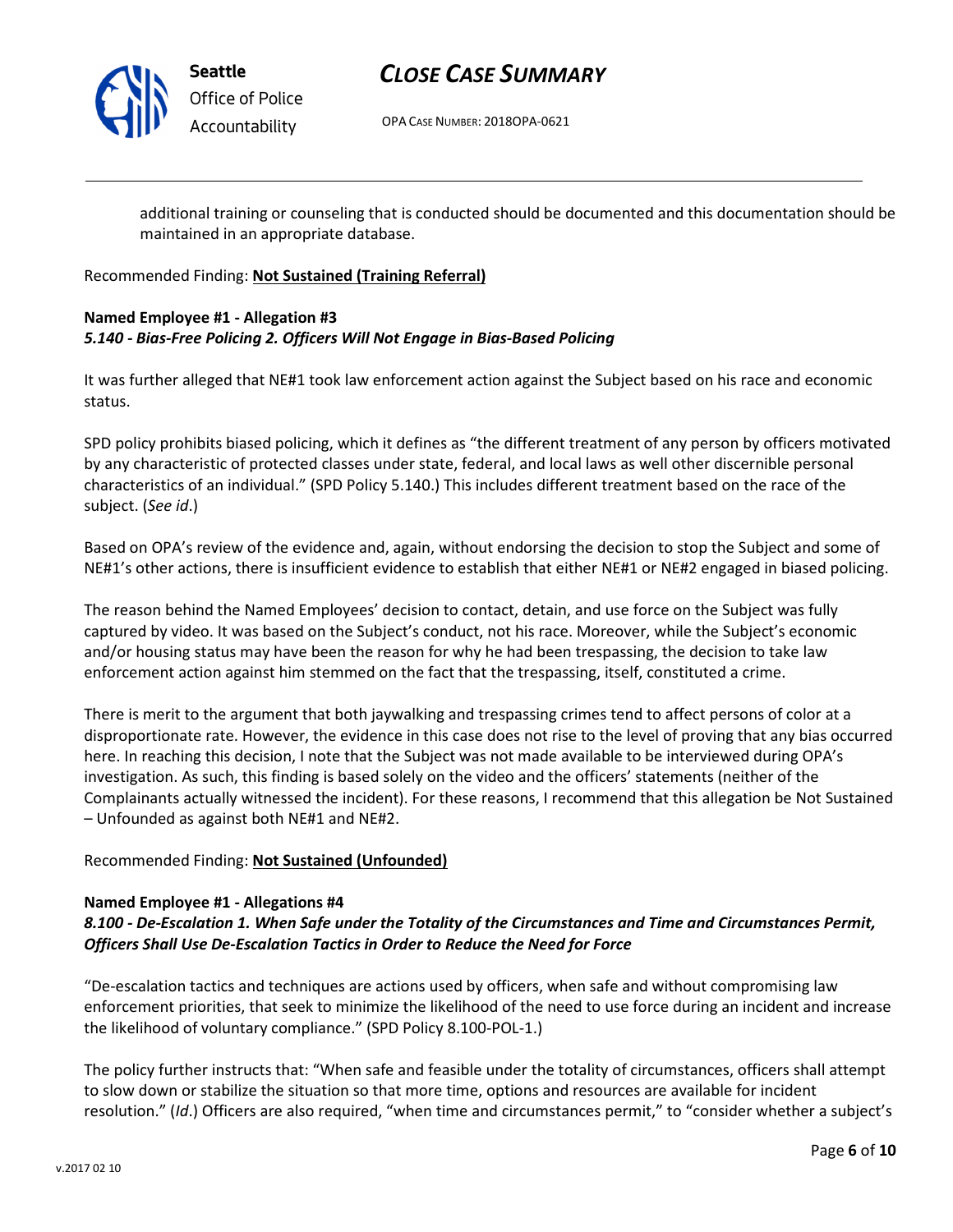

OPA CASE NUMBER: 2018OPA-0621

lack of compliance is a deliberate attempt to resist or an inability to comply based on factors" such as "mental impairment…drug interaction…[and/or] behavioral crisis." (Id.) These mental and behavioral factors should be balanced by the officer against the facts of the incident "when deciding which tactical options are the most appropriate to bring the situation to a safe resolution." (Id.)

The policy gives several examples of de-escalation, which include: mitigating the immediacy of the threat to give officers time to use extra resources and to call more officers or specialty units; and increasing the number of officers on scene to thus increase the ability to use less force. (Id.) Other examples of de-escalation include, but are not limited to:

- Placing barriers between an uncooperative subject and officers;
- Containing the threat;
- Decreasing exposure to the potential threat by using distance, cover and concealment;
- Avoidance of physical confrontation unless immediately necessary to protect someone or stop dangerous behavior;
- Using verbal techniques, such as "Listen and Explain with Equity and Dignity" (LEED) to calm an agitated subject and promote rational decision making;
- Calling extra resources, including CIT officers and officers equipped with less-lethal tools; and
- Using "any other tactics and approaches that attempt to achieve law enforcement objectives by gaining the compliance of the subject.

(Id.) De-escalation is inarguably a crucial component of the Department's obligations under the Consent Decree; however, it is not purposed to act as an absolute bar to enforcing the law when necessary. That being said, where officers fail to fully de-escalate and instead act in a manner that increases the need for force and the level of force used, such conduct is inconsistent with the Department's policy and expectations.

OPA initially recommended that this allegation be Sustained. However, for the same reasons as set forth in the context of Allegation #2, OPA reverses its decision and now issues a Training Referral. OPA refers to the Training Referral set forth above. (See Named Employee #1, Allegation #2.)

## Recommended Finding: Not Sustained (Training Referral)

## Named Employee #1 - Allegation #5

## 6.220 - Voluntary Contacts, Terry Stops & Detentions 1. Terry Stops are Seizures and Must Be Based on Reasonable Suspicion in Order to be Lawful

The Complainants both alleged that NE#1's stop of the Subject was improper.

SPD Policy 6.220-POL-1 governs Terry stops and stands for the proposition that Terry stops are seizures of an individual and, as such, must be based on reasonable suspicion in order to be lawful. SPD Policy defines a Terry stop as: "A brief, minimally invasive seizure of a suspect based upon articulable reasonable suspicion in order to investigate possible criminal activity." (SPD Policy 6.220-POL-2(b).) SPD Policy further defines reasonable suspicion as: "Specific, objective, articulable facts, which, taken together with rational inferences, would create a wellfounded suspicion that there is a substantial possibility that a subject has engaged, is engaging or is about to engage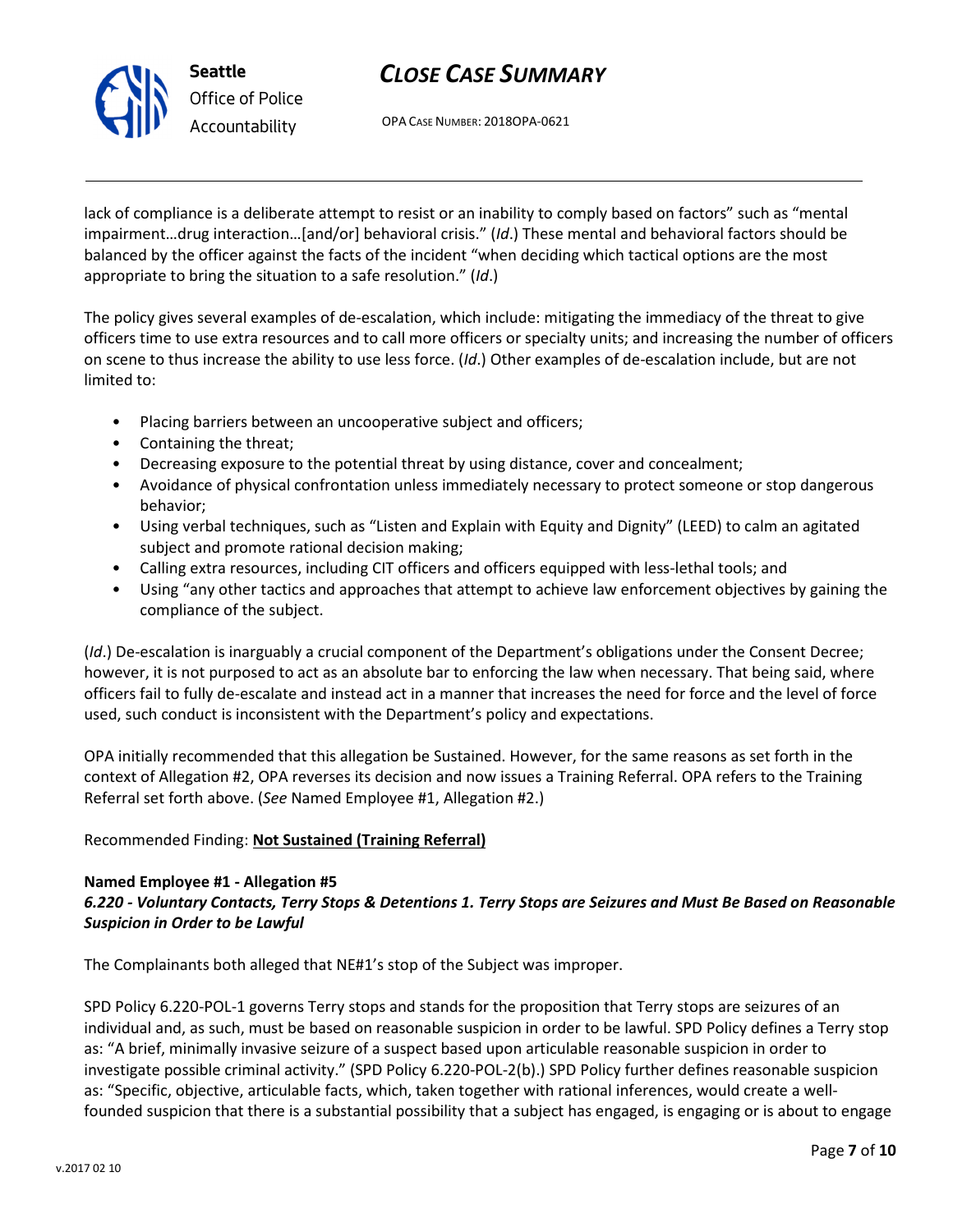

OPA CASE NUMBER: 2018OPA-0621

in criminal conduct." (Id.) Whether a Terry stop is reasonable is determined by looking at "the totality of the circumstances, the officer's training and experience, and what the officer knew before the stop." (Id.) While "[i]nformation learned during the stop can lead to additional reasonable suspicion or probable cause that a crime has occurred, it "cannot provide the justification for the original stop." (Id.)

As a threshold matter, I find that the initial detention of the Subject was supported by reasonable suspicion. Prior to that point, NE#1 had been informed by the security guard that the Subject had been trespassing, the Subject was positively identified by the security guard, and the Subject committed a crime – jaywalking – in NE#1's presence. Accordingly, the detention was legally supported to investigate both the earlier trespassing and the jaywalking.

Moreover, as discussed in the context of the other allegations in this case related to the Terry stop, NE#1 also had probable cause to arrest the Subject for jaywalking. Even though this is a minor offense, an officer may arrest a suspect for jaywalking when that crime occurs within the officer's presence. This is indisputably what occurred here.

For these reasons, I recommend that this allegation be Not Sustained – Lawful and Proper.

## Recommended Finding: Not Sustained (Lawful and Proper)

#### Named Employee #1 - Allegation #6

# 6.220 - Voluntary Contacts, Terry Stops & Detentions 2. Officers Must Distinguish Between Voluntary Contacts and Terry Stops

As discussed above, I find that the stop and later arrest of the Subject were supported by reasonable suspicion and probable cause, respectively. For these reasons, this policy is inapplicable and I recommend that this allegation be removed.

Recommended Finding: Allegation Removed Error! Reference source not found.

## Named Employee #1 - Allegations #7 6.220 - Voluntary Contacts, Terry Stops & Detentions 3. During a Terry Stop, Officers Will Limit the Seizure to a Reasonable Scope

Allegations #7, 8 and 9 all concern the contours of a valid Terry stop. SPD Policy 6.220-POL-3, which is at issue in Allegation #7, instructs that officers must keep a Terry stop within a reasonable scope. SPD Policy 6.220-POL-6, which is referenced in Allegation #8, states that officers cannot compel subjects to identify themselves on Terry stops. Lastly, SPD Policy 6.220-POL-7, which is evaluated in Allegation #9, permits officers to detain subjects to issue them citations.

As there was probable cause to arrest the Subject at the time of NE#1's initial contact with him, the requirement that the stop be kept to a reasonable scope was inapplicable. Notably, NE#1 could have handcuffed and taken the Subject into custody at that time. Similarly, as NE#1 was entitled to arrest the Subject, he was not precluded from demanding that the Subject identify himself. Moreover, as NE#1 was justified in placing the Subject under arrest, he was certainly permitted to detain him to issue him a citation at that time.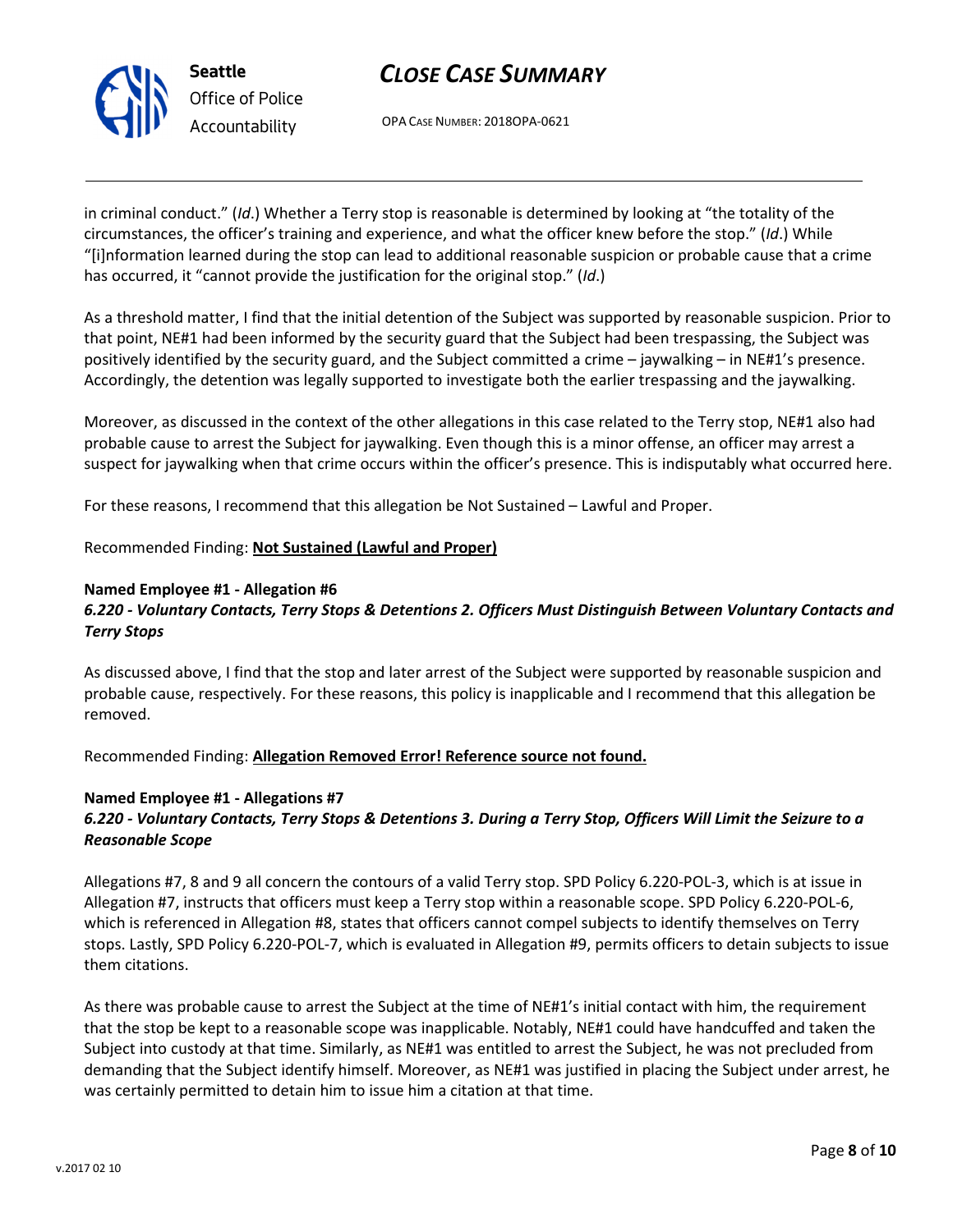

OPA CASE NUMBER: 2018OPA-0621

For these reasons, I recommend that Allegations #7, 8 and 9 all be Not Sustained – Lawful and Proper.

Recommended Finding: Not Sustained (Lawful and Proper)

#### Named Employee #1 - Allegation #8

## 6.220 - Voluntary Contacts, Terry Stops & Detentions 6. Officers Cannot Require Subjects to Identify Themselves or Answer Questions on a Terry Stop

For the same reasons as stated above (see Named Employee #1, Allegation #7), I recommend that this allegation be Not Sustained – Lawful and Proper.

Recommended Finding: Not Sustained (Lawful and Proper)

#### Named Employee #1 - Allegation #9

## 6.220 - Voluntary Contacts, Terry Stops & Detentions 7. Officers Can Detain Subjects to Identify Them in Order to Issue a Notice of Infraction

For the same reasons as stated above (see Named Employee #1, Allegation #7), I recommend that this allegation be Not Sustained – Lawful and Proper.

Recommended Finding: Not Sustained (Lawful and Proper) Error! Reference source not found.

#### Named Employee #1 - Allegations #10 5.001 - Standards and Duties 6. Employees May Use Discretion

As indicated in SPD Policy 5.001-POL-5, "[e]mployees are authorized and expected to use discretion in a reasonable manner consistent with the mission of the department and duties of their office and assignment." This policy further states that "[t]he scope of discretion is proportional to the severity of the crime or public safety issue being addressed." (SPD Policy 5.001-POL-5.)

As discussed more fully above, I find that NE#1's decision-making in this incident was not optimal. OPA concluded that he engaged in unprofessional behavior in his interaction with the Subject and that he unnecessarily escalated this incident, which increased the likelihood that force would be used. I further note that all of this was in connection with jaywalking, a minor citable offense.

That being said, the conduct described above is already captured by the recommended Sustained findings for Allegations #2 and #4. As such, I find it unnecessary to also recommend that this allegation be Sustained. For this reason, and given that this allegation is duplicative, I recommend that this allegation be removed.

#### Recommended Finding: Allegation Removed

Named Employee #2 - Allegations #1 8.200 - Using Force 1. Use of Force: When Authorized